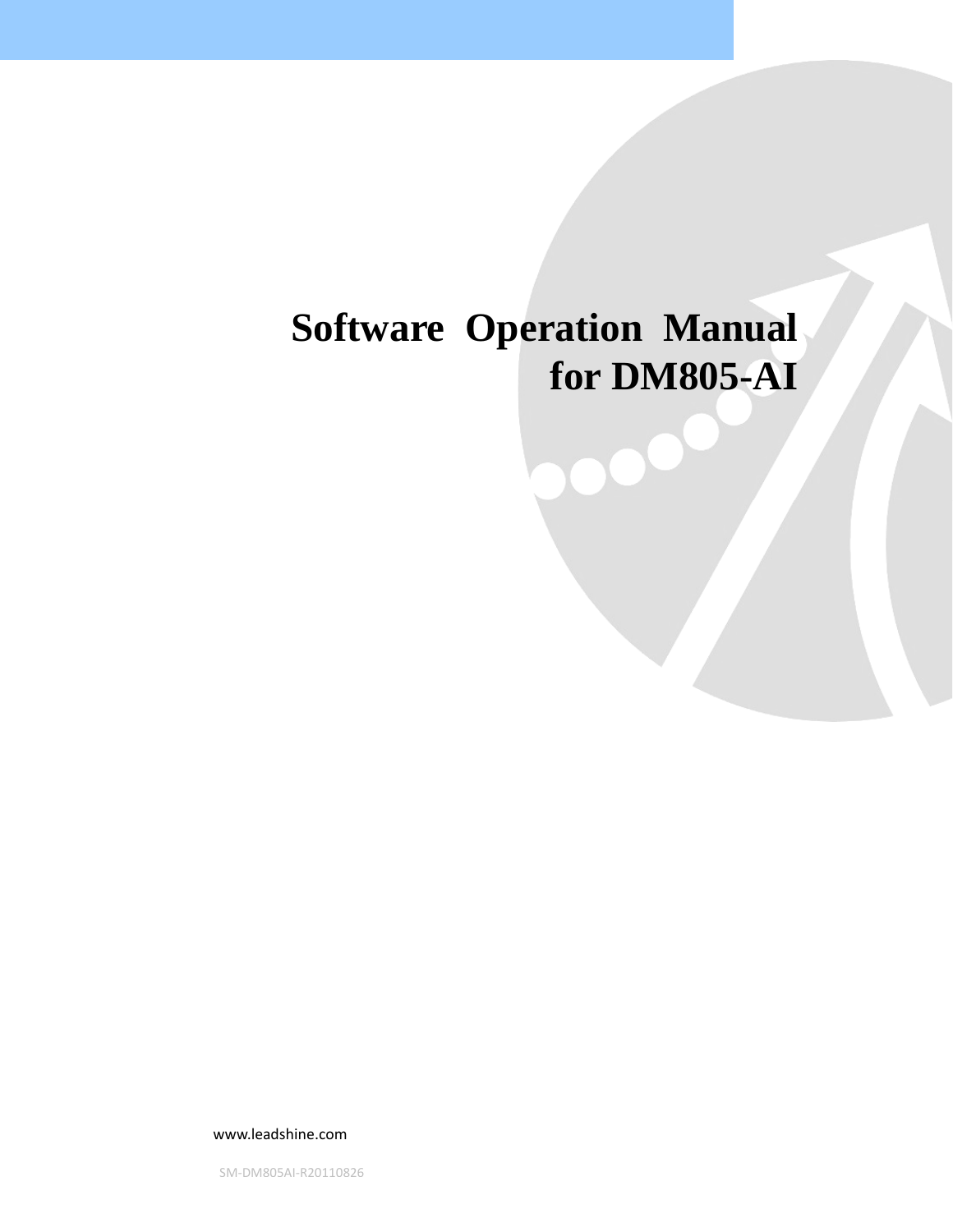Leadshine reserves the right to make changes without further notice to any products herein to improve reliability, function or design. Leadshine does not assume any liability arising out of the application or use of any product or circuit described herein; neither does it convey any license under its patent rights of others.

Leadshine's general policy does not recommend the use of its products in life support or aircraft applications wherein a failure or malfunction of the product may directly threaten life or injury. According to Leadshine's terms and conditions of sales, the user of Leadshine's products in life support or aircraft applications assumes all risks of such use and indemnifies Leadshine against all damages.

#### ©**2011 by Leadshine Technology, All Rights Reserved**

#### **Change Log**

| <b>Revision Date</b> | Changes         | Version              |  |  |
|----------------------|-----------------|----------------------|--|--|
| 2011-8-26            | Original Create | SM-DM805AI-R20110826 |  |  |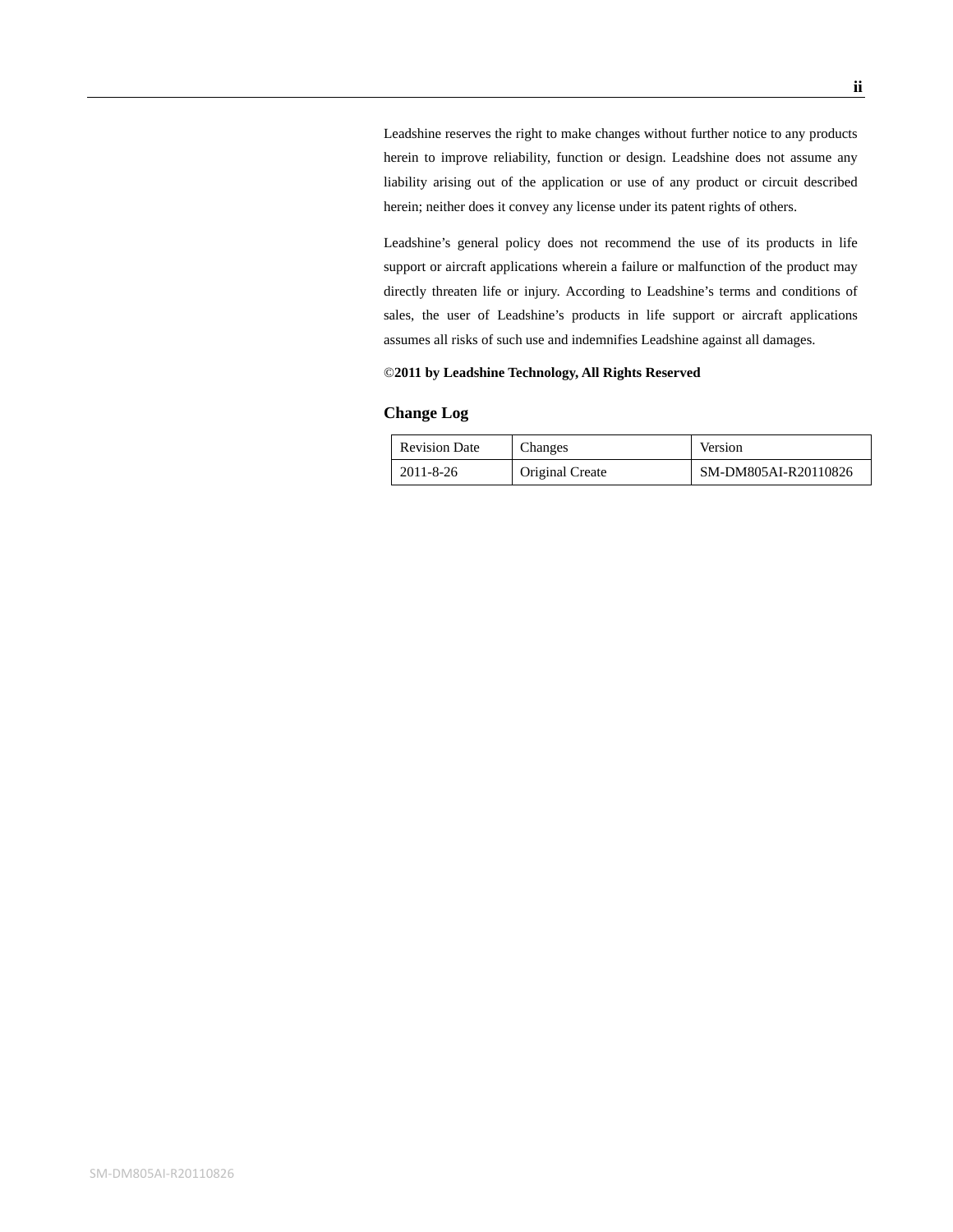## **Table of Contents**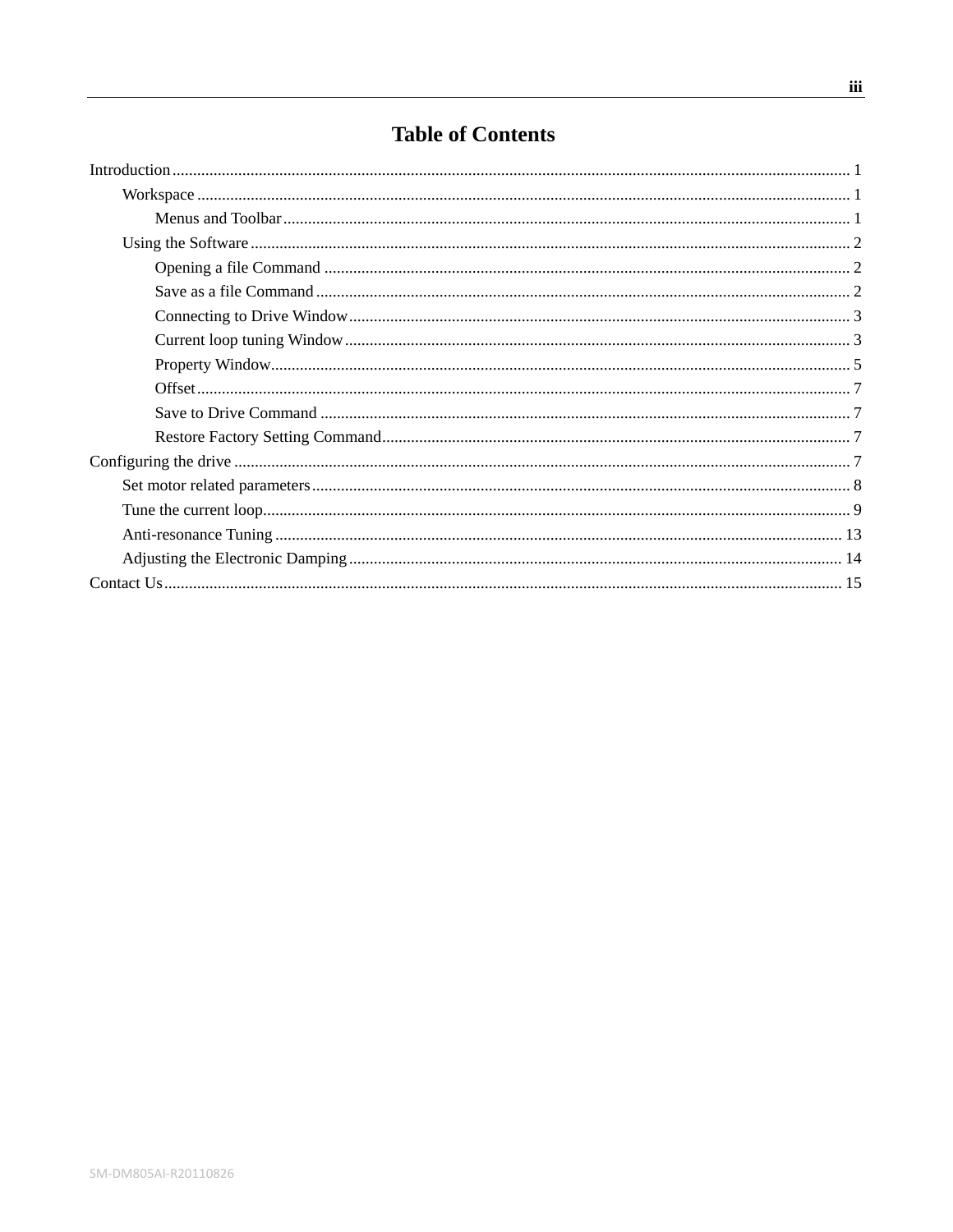

## <span id="page-3-0"></span>**Introduction**

The ProTuner for DM805-AI is a software tool designed to configure and tune the Leadshine digital drive DM805-AI. The user can tune the current loop and adjust the anti-resonance parameters in this software.

## <span id="page-3-1"></span>**Workspace**

| PT ProTuner for DE805-AI |                                                                                                                                       |
|--------------------------|---------------------------------------------------------------------------------------------------------------------------------------|
| File View Drive Help     |                                                                                                                                       |
|                          |                                                                                                                                       |
|                          |                                                                                                                                       |
|                          | <sup>P</sup> Drive Property<br>×                                                                                                      |
|                          | <b>Anti-resonance Tuning</b><br>$\overline{\phantom{a}}$ The 1st Resonance Area:                                                      |
|                          | Amplitude :<br>$\sqrt{0}$                                                                                                             |
|                          | and the property of the control of the control of the control of the control of<br>Phase:<br>$\sqrt{0}$                               |
|                          | the contract of the contract of the con-<br>$\sim$ 100 $\pm$<br>$\mathbf{L}$                                                          |
|                          | The 2nd Resonance Area:                                                                                                               |
|                          | Amplitude:<br> 0 <br>and the state of the control of the control of the control of<br><b>Contract Contract</b><br><b>The Contract</b> |
|                          | $\sqrt{0}$<br>Phase:<br>$\sim 10^{-1}$<br>the contract of the contract of the contract of the contract of                             |
|                          | The 3rd Resonance Area                                                                                                                |
|                          | 128                                                                                                                                   |
|                          | Amplitude:<br>and the company<br>$\mathbf{r}$ .<br>$\mathbf{r} = \mathbf{r}$<br>$\mathbf{r}$ .<br>Phase:<br>128                       |
|                          | $\mathbf{r} = \mathbf{r}$<br>$\mathcal{A}$<br><b>Contractor</b><br>$\mathbf{r}$<br>$\mathbf{r}$ .<br>$\mathbf{r}$                     |
|                          | Motor                                                                                                                                 |
|                          | Electronic Damping: 1000<br>Dynamic Current: 2.60 A<br>Microstep: $\sqrt{1}$                                                          |
|                          | Stop Mode-                                                                                                                            |
|                          | C Decelerated Stop<br>C Immediate Stop                                                                                                |
|                          |                                                                                                                                       |
|                          |                                                                                                                                       |
|                          |                                                                                                                                       |
|                          |                                                                                                                                       |
|                          |                                                                                                                                       |
|                          |                                                                                                                                       |

After installing the software and open it, the software is displayed as follows.

#### <span id="page-3-2"></span>**Menus and Toolbar**

Menu is at the top of the workspace. You can click menu bar to view the pull-down menu.

| Menu               | <b>Pull Down</b> | <b>Function</b> |
|--------------------|------------------|-----------------|
|                    | Open             | Open a file     |
| File $\rightarrow$ | Save As          | Save as a file  |
|                    | Exit             | Exit ProTuner   |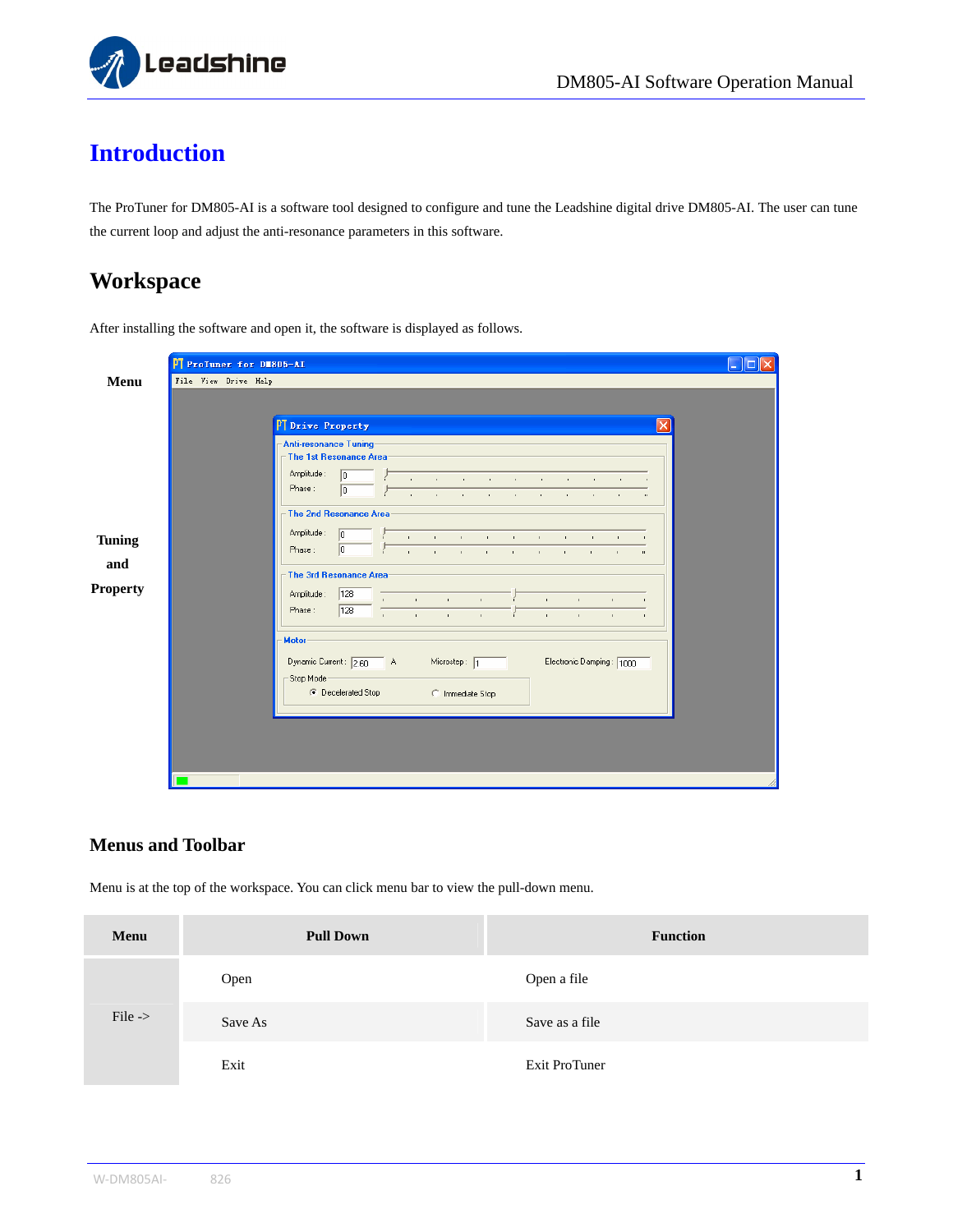

| Menu               | <b>Pull Down</b>               | <b>Function</b>                                        |  |  |  |  |
|--------------------|--------------------------------|--------------------------------------------------------|--|--|--|--|
| View $\rightarrow$ | Error Log                      | Check the error log                                    |  |  |  |  |
|                    | Drive Information              | DM805-AI specification                                 |  |  |  |  |
|                    | <b>Connect to Drive</b>        | Connect to drive                                       |  |  |  |  |
|                    | <b>Current Loop Tuning</b>     | Set current loop parameters Kp and Ki and test.        |  |  |  |  |
| $Dirive-$          | Property                       | Set drive properties like I/O logic, motor parameters. |  |  |  |  |
|                    | Offset                         | Check analog and potentiometer offset                  |  |  |  |  |
|                    | Save to Drive                  | Save all data to drive                                 |  |  |  |  |
|                    | <b>Restore Factory Setting</b> | Restore factory setting                                |  |  |  |  |
| $Help-$            | About                          | Software Information                                   |  |  |  |  |

## <span id="page-4-0"></span>**Using the Software**

### <span id="page-4-1"></span>**Opening a file**

If you want to reload the configuration data from a file in the PC, click on the File->Open. The parameters in the software's workspace will be updated

#### <span id="page-4-2"></span>**Save as a file**

Save the data in current workspace to a file and rename it.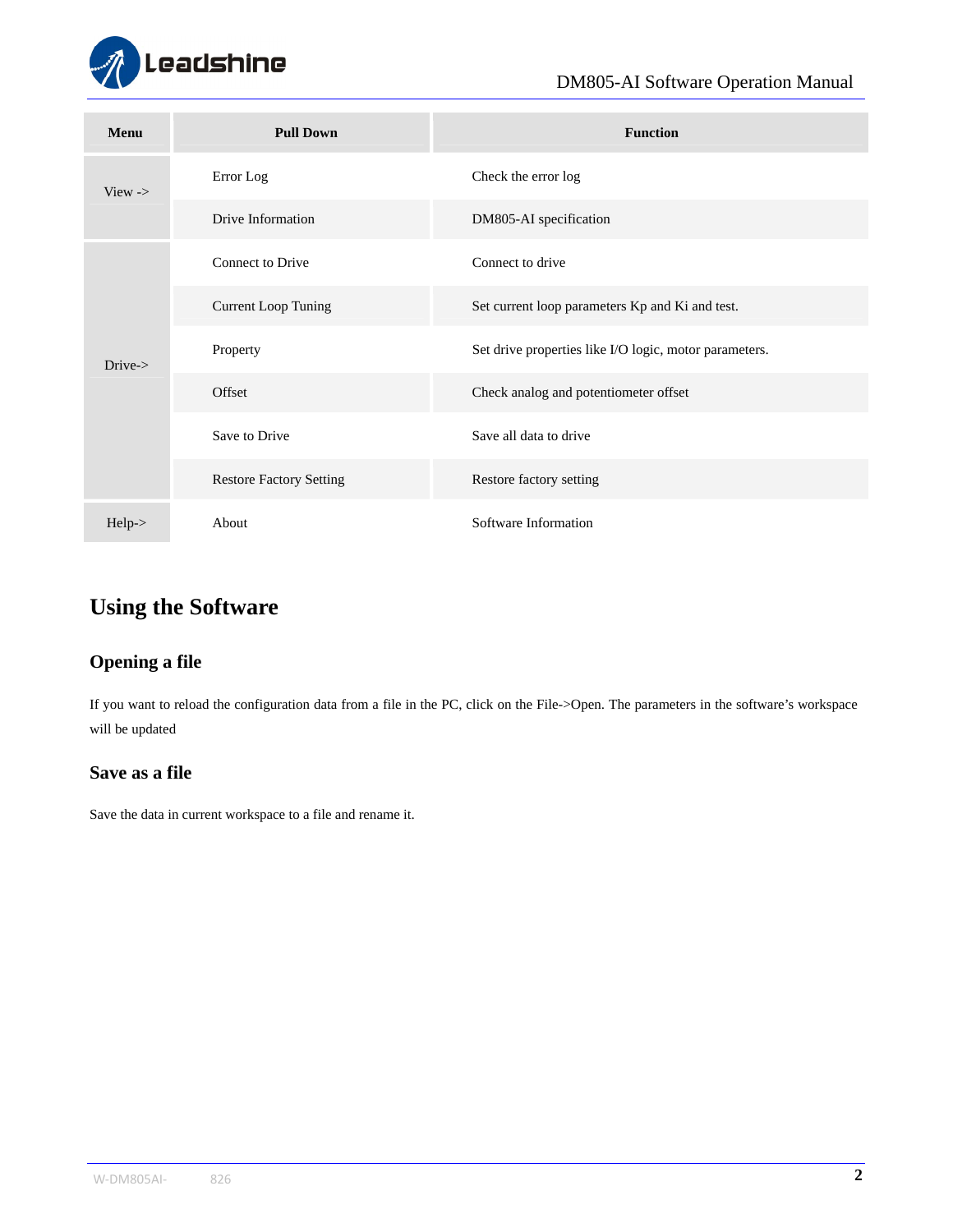

#### <span id="page-5-0"></span>**Connecting to Drive Window**

| Connect to Drive     |
|----------------------|
|                      |
| Choose Serial Port : |
| COM1                 |
| Choose Baudrate:     |
| 38400                |
| Close                |

Connect to Drive window appears when you open the software. Choose correct serial port and leave the baud rate as default 38400. The software will try to connect to the drive after you click on the Open button.



Before clicking on the Open button, please make sure:

1) The RS232 cable .has been connected between the drive and the PC's serial port.

2) The drive has been powered on and the green LED is turned on.

The stepper motor is unnecessary connecting to the drive if you just want to set the parameters but not tuning.



Do not connect or disconnect serial cable when the drive is powered on. The drive's communication circuit may be damaged.

#### **Current loop tuning Window**

<span id="page-5-1"></span>

It is used to configure current loop parameters according to different motor. In the tuning window, user can set proportional gain, integral gain and test value.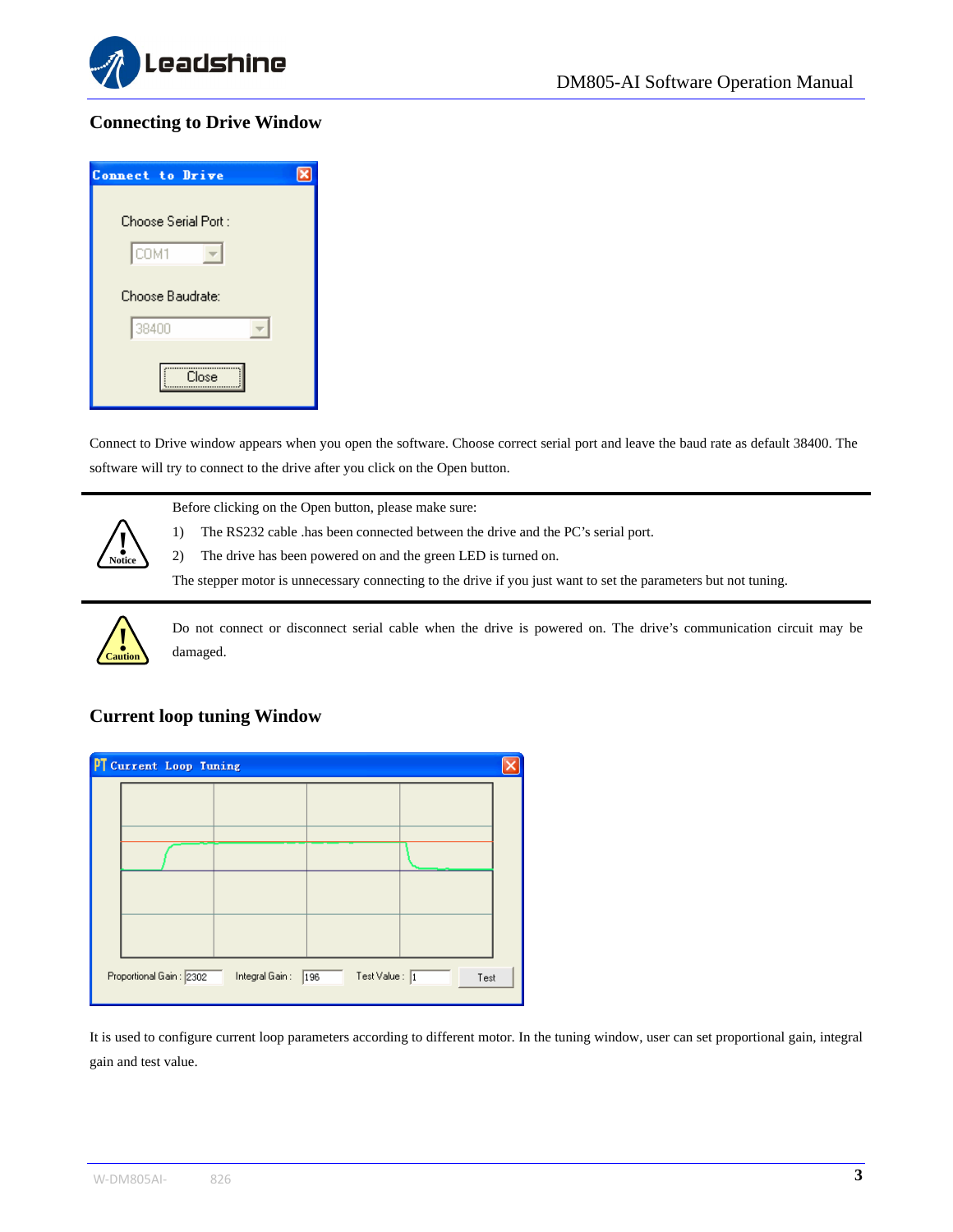



After finishing the input of the number, don't forget to hit the "Enter" key in the keyboard to confirm new value.

| <b>Item</b>              | <b>Description</b>                                                                                                                                                                                                                                                                                                                                                                                                                 | Range       |
|--------------------------|------------------------------------------------------------------------------------------------------------------------------------------------------------------------------------------------------------------------------------------------------------------------------------------------------------------------------------------------------------------------------------------------------------------------------------|-------------|
| <b>Proportional Gain</b> | Increase this parameter to make current rise fast. Proportional Gain<br>determines the response of the driver to current setting command. Low<br>Proportional Gain provides a stable system (doesn't oscillate), has low<br>stiffness, and large current error, causing poor performances in tracking<br>current setting command in each step. Too large Proportional Gain<br>values will cause oscillations and unstable systems. | $1 - 65535$ |
| <b>Integral Gain</b>     | Adjust this parameter to reduce the steady error. Integral Gain helps the<br>driver to overcome static current errors. A low or zero value for the<br>Integral Gain may have current errors at rest. Increasing the Integral<br>Gain can reduce the error. If the Integral Gain is too large, the systems<br>may "hunt" (oscillate) about the desired position.                                                                    | $1 - 65535$ |
| <b>Test Value</b>        | The current amplitude for the step response.                                                                                                                                                                                                                                                                                                                                                                                       | $0.5 - 5 A$ |
| <b>Test Button</b>       | Click this button to activate the test. A target curve (red) and an actual<br>curve (green) will be displayed on the screen for user analysis.                                                                                                                                                                                                                                                                                     |             |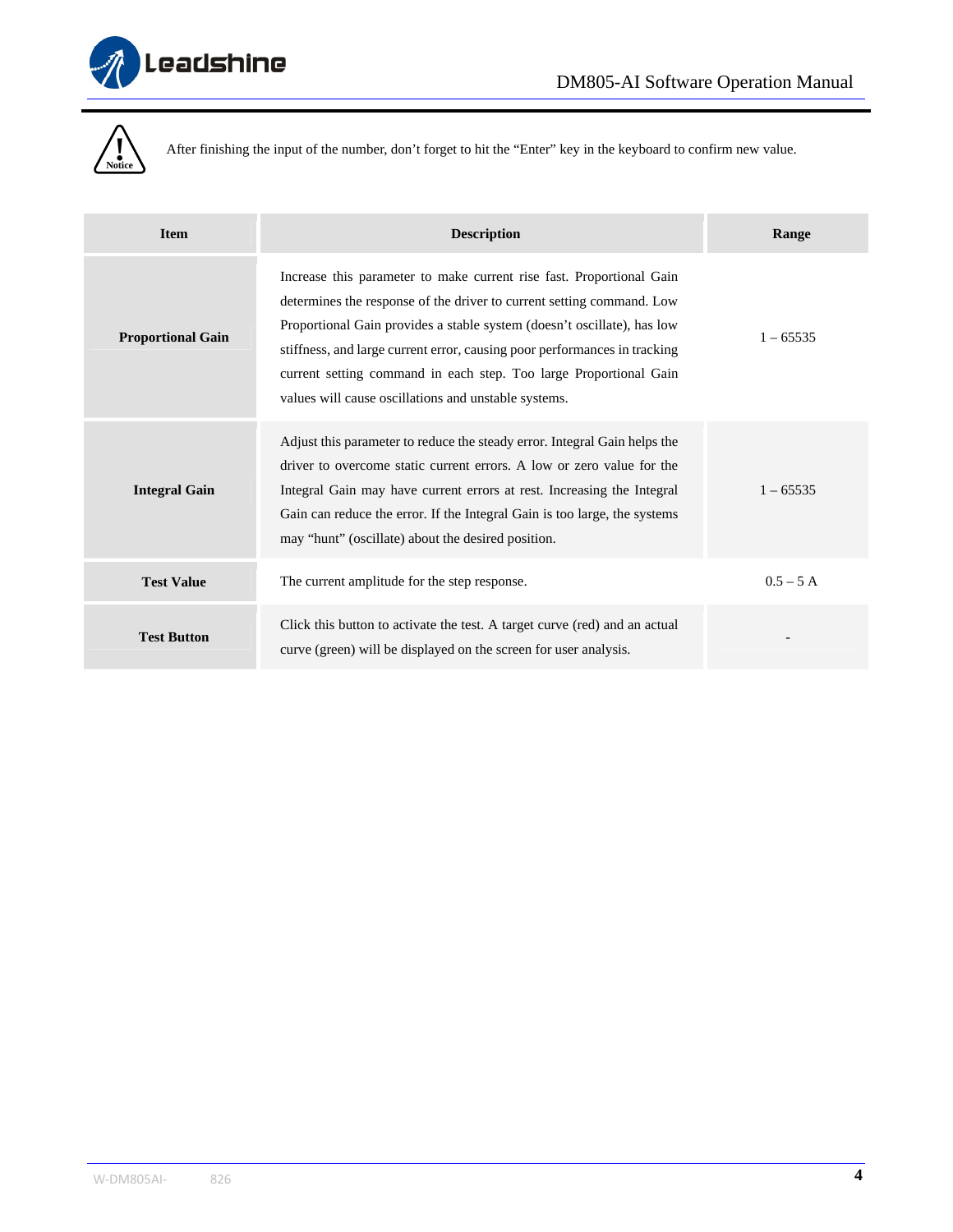

## **Property Window**

| Drive Property                                                                         |                           |              |                              |                              |                              |                              |                              |                                |                              |                              |                                |              |
|----------------------------------------------------------------------------------------|---------------------------|--------------|------------------------------|------------------------------|------------------------------|------------------------------|------------------------------|--------------------------------|------------------------------|------------------------------|--------------------------------|--------------|
| <b>Anti-resonance Tuning</b><br><b>The 1st Resonance Area</b><br>Amplitude :<br>Phase: | 376<br>1258               | $\mathbf{I}$ | $\mathbf{r}$                 | $\mathbf{I}$                 | $\mathbf{I}$                 | $\mathbf{I}$                 | $\mathbf{I}$                 | $\mathbf{r}$ .                 |                              |                              | $\mathbf{I}$                   | $\mathbf{u}$ |
| <b>The 2nd Resonance Area</b>                                                          |                           |              |                              |                              |                              |                              |                              |                                |                              |                              |                                |              |
| Amplitude:<br>Phase:                                                                   | lo.<br>10                 |              | ×.<br>$\mathbf{r}$           | $\mathbf{L}$<br>$\mathbf{r}$ | $\mathbf{L}$<br>$\mathbf{L}$ | $\mathbf{L}$<br>$\mathbf{L}$ | $\mathbf{L}$<br>$\mathbf{I}$ | $\mathbf{L}$ .<br>$\mathbf{I}$ | $\mathbf{L}$<br>$\mathbf{r}$ | $\mathbf{I}$<br>$\mathbf{I}$ | $\mathbf{I}$<br>$\mathbf{I}$   | $\mathbf{u}$ |
| <b>The 3rd Resonance Area</b>                                                          |                           |              |                              |                              |                              |                              |                              |                                |                              |                              |                                |              |
| Amplitude:<br>Phase:                                                                   | 128<br>128                |              | $\mathbf{r}$<br>$\mathbf{I}$ | $\sim$<br>$\mathbf{r}$       |                              | $\mathbf{r}$                 |                              | $\mathbf{r}$                   |                              | r.<br>×.                     | $\blacksquare$<br>$\mathbf{r}$ |              |
| <b>Motor</b>                                                                           |                           |              |                              |                              |                              |                              |                              |                                |                              |                              |                                |              |
| Dynamic Current: 2.60<br>Stop Mode                                                     |                           | Α            |                              |                              | Microstep: 1                 |                              |                              |                                |                              |                              | Electronic Damping: 1000       |              |
|                                                                                        | <b>C</b> Decelerated Stop |              |                              |                              | C Immediate Stop             |                              |                              |                                |                              |                              |                                |              |

The user can set the drive's anti-resonance parameters, output current, microstep, electronic damping and stop mode according the motor and application.

<span id="page-7-0"></span>

Microstep setting is only effective in Pulse/Direction mode.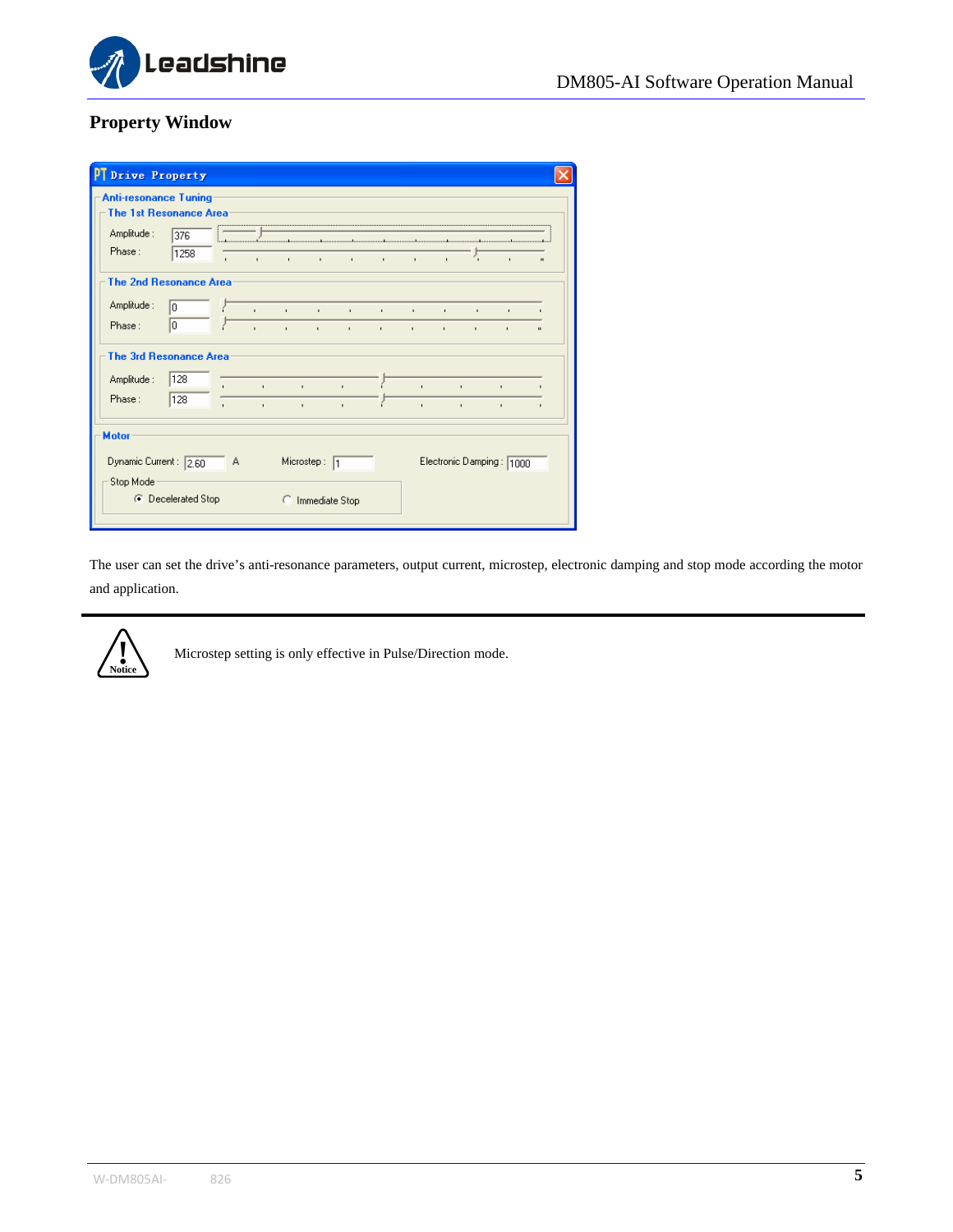

| <b>Item</b>                   | <b>Description</b>                                                                                                                                                                                                                                                 | Range                   |
|-------------------------------|--------------------------------------------------------------------------------------------------------------------------------------------------------------------------------------------------------------------------------------------------------------------|-------------------------|
| The 1st Resonance Area        | It is usually between 0.6 to 1.2 RPS.                                                                                                                                                                                                                              |                         |
| The 2nd Resonance Area        | It is usually between 1.2 to 2.4 RPS.                                                                                                                                                                                                                              |                         |
| <b>The 3rd Resonance Area</b> | It is usually between 2.4 to 4.8 RPS.                                                                                                                                                                                                                              |                         |
| Amplitude                     | Amplitude adjustment for anti-resonance tuning. $0 - 3500$ for<br>the $1st$ , $2nd$ resonance area and 0- 256 for the 3rd resonance area.<br>The user can enter a value directly in the text box or move the<br>slider bar back and forth to get an optimum value. | $0 - 3500$ or 0-<br>256 |
| <b>Phase</b>                  | Phase adjustment for anti-resonance tuning. The user can enter a<br>value directly in the text box or move the slider bar back and<br>forth to get an optimum value.                                                                                               | $0 - 1608$ or 0-<br>256 |
| <b>Dynamic Current</b>        | Drive's output current setting according to the motor. It should<br>be less than the motor's related current * 1.414.<br>Note: The DIP switch setting must be $SW1 = off$ , $SW2 = off$ ,<br>$SW3 =$ off if you wan to set this parameter in ProTuner.             | $0.5 - 7.0 A$           |
| MicroStep                     | Drive's Microstep setting for the motor.<br>Note1: The DIP switch setting must be $SW5 = off$ , $SW6 = off$ ,<br>$SW7 = off$ , SW8 = off if you wan to set this parameter in<br>ProTuner.<br>Note2: The microstep is effective only in Pulse/Direction mode.       | $1 - 512$               |
| <b>Electronic Damping</b>     | Adjust this parameter to improve the drive's high speed<br>performance. The optimal value depends on the system.                                                                                                                                                   | $0 - 6000$              |
| <b>Stop Mode</b>              | The motor stops immediately when a stop command is applied<br>to the drive if this parameter is immediate stop. Otherwise the<br>motor stops with a acceleration set by the Accel/Ramp or<br>Decel/LoSpeed potentiometers.                                         |                         |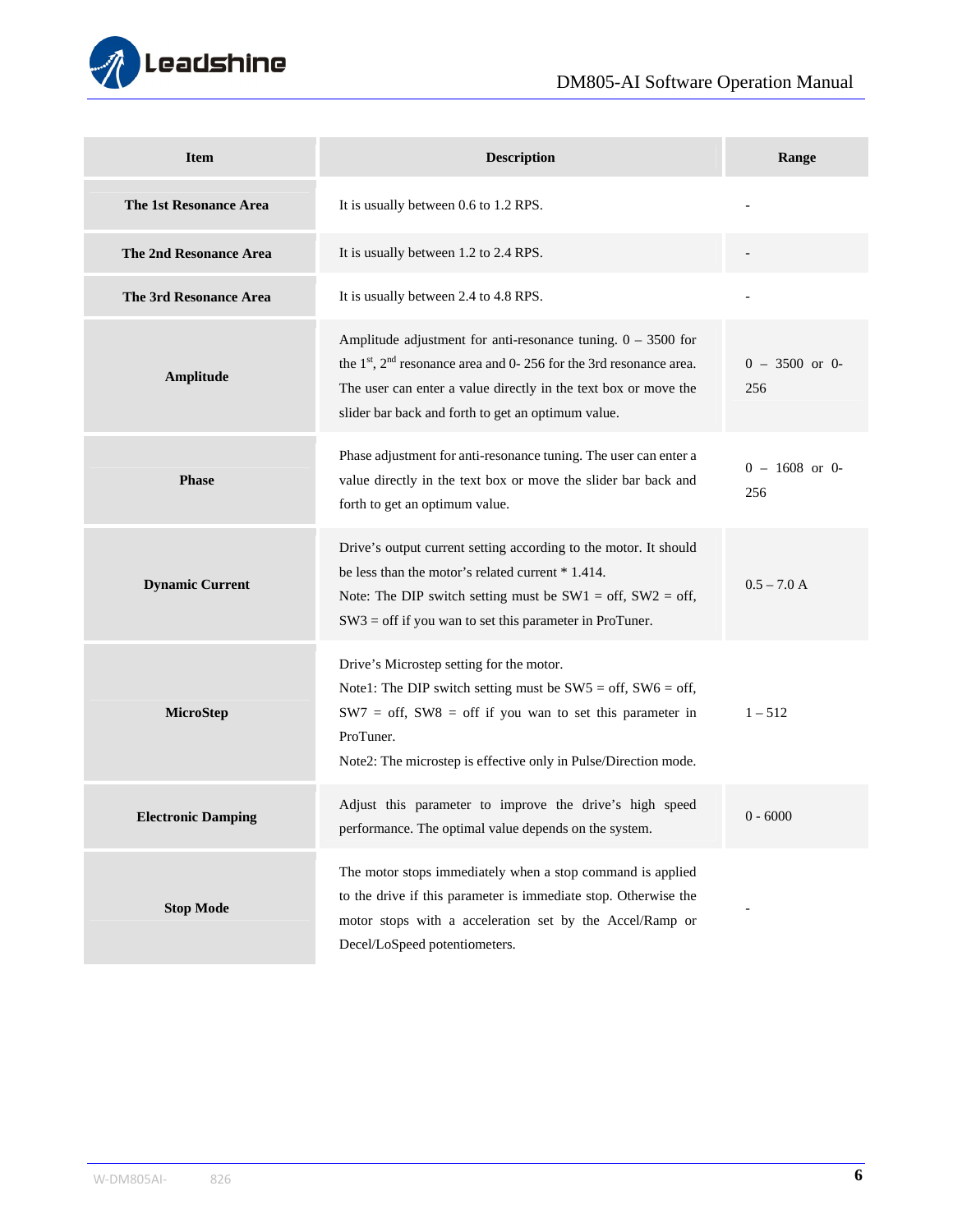

#### <span id="page-9-0"></span>**Offset**

| ÞТ<br><b>Offset</b>                   |
|---------------------------------------|
| Analog 0-5V Speed Mode: 77            |
| External POT Mode:<br>2060            |
| Accel / Ramp Potentiometer :<br>In    |
| 10<br>Decel / LoSpeed Potentiometer : |
| HiSpeed Potentiometer :<br>14         |
| Ston                                  |

It is used to check the offset of the potentiometers and analog input in factory. The user can ignore it.

#### <span id="page-9-1"></span>**Save to Drive**

After the drive's configuration and tuning is done, you need to click Drive->Save To Drive to save the data to drive's nonvolatile memory. Otherwise the data will not be lost after power-off.

#### <span id="page-9-2"></span>**Restore Factory Setting**

This command is used to restore the factory data when the drive is out of control or the user want to do that.

## <span id="page-9-3"></span>**Configuring the drive**

If it is the first time setup, you can follow the steps below to configure the drive.

- 1) Set motor related parameters such as dynamic current, microstep and stop mode according to the motor and application.
- 2) Tune the current loop parameters.
- 3) Tune the anti-resonance parameters if necessary.
- 4) Adjust the electronic damping when the high speed performance is not good.



The motor must be connected to the drive before trying to configure the drive.



After finishing the input of the number, don't forget to hit the "Enter" key in the keyboard to confirm new value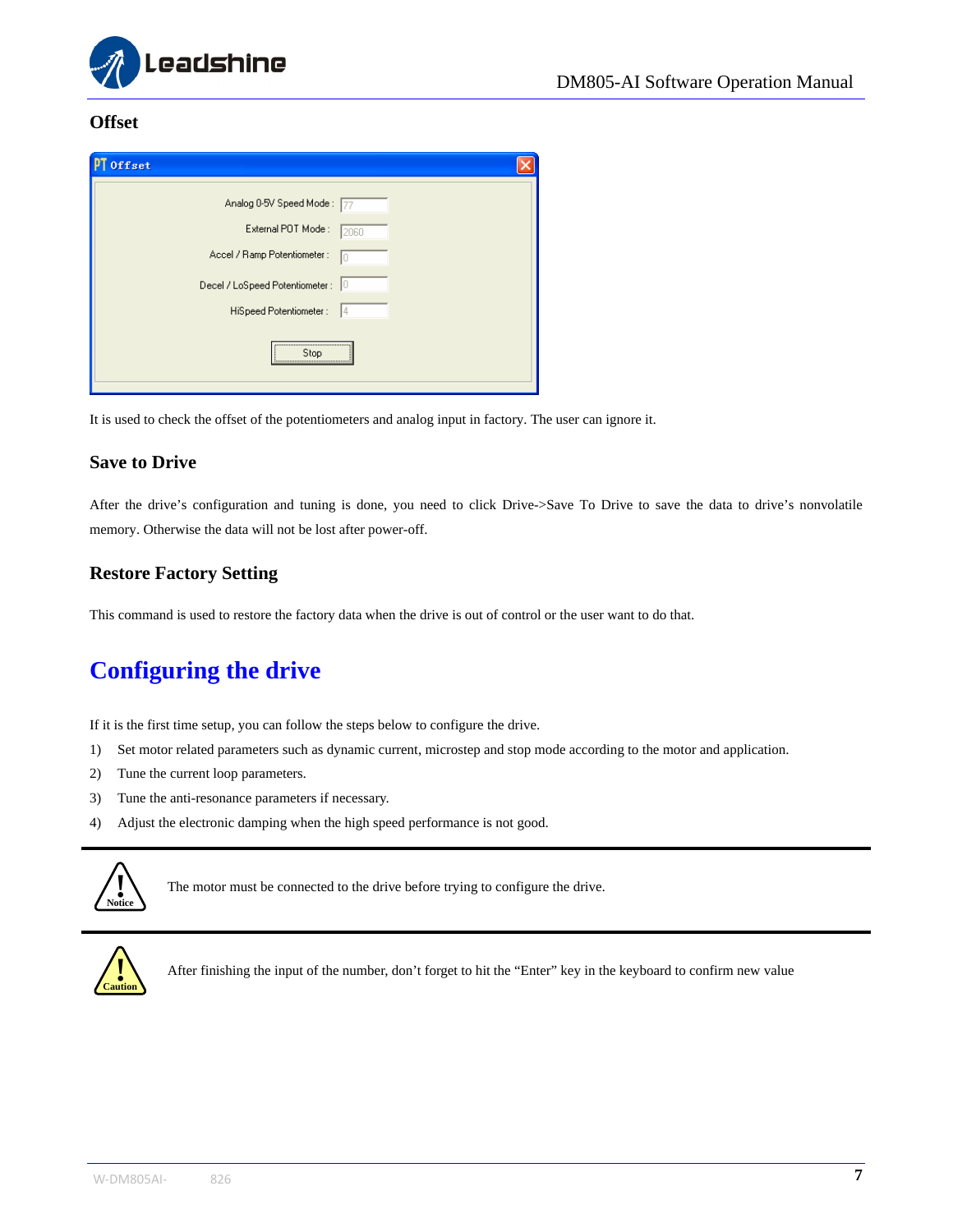

## <span id="page-10-0"></span>**Set motor related parameters**

Click Drive->Property to open the Property window. You can set the motor's dynamic current, microstep and stop mode.

| Motor                           |                  |                          |
|---------------------------------|------------------|--------------------------|
| Dynamic Current: 3.00<br>Α      | Microstep:<br>18 | Electronic Damping: 1000 |
| Stop Mode<br>C Decelerated Stop | Immediate Stop   |                          |
|                                 |                  |                          |

The motor's dynamic current is related to the related current. Usually, the motor manufacturer states the RMS (root mean square) current in datasheet. Please relate to the hardware installation manual for how to set the dynamic current.



The DIP switch setting must be  $SW1 = off$ ,  $SW2 = off$ ,  $SW3 = off$  if you wan to set this parameter in ProTuner.

The microstep is so important is only effective in Pulse and Direction command mode. High resolution microstep makes the motor move more smoothly. Low microstep resolution reduces the high frequency requirement to the controller.



1. The DIP switch setting must be SW5 = off, SW6 = off, SW7 = off, SW8 = off if you wan to set this parameter in ProTuner.

2. The microstep is effective only in Pulse/Direction mode.

The motor stops in the acceleration set by the potentiometer. If the application needs fast stop, please click Immediate Stop.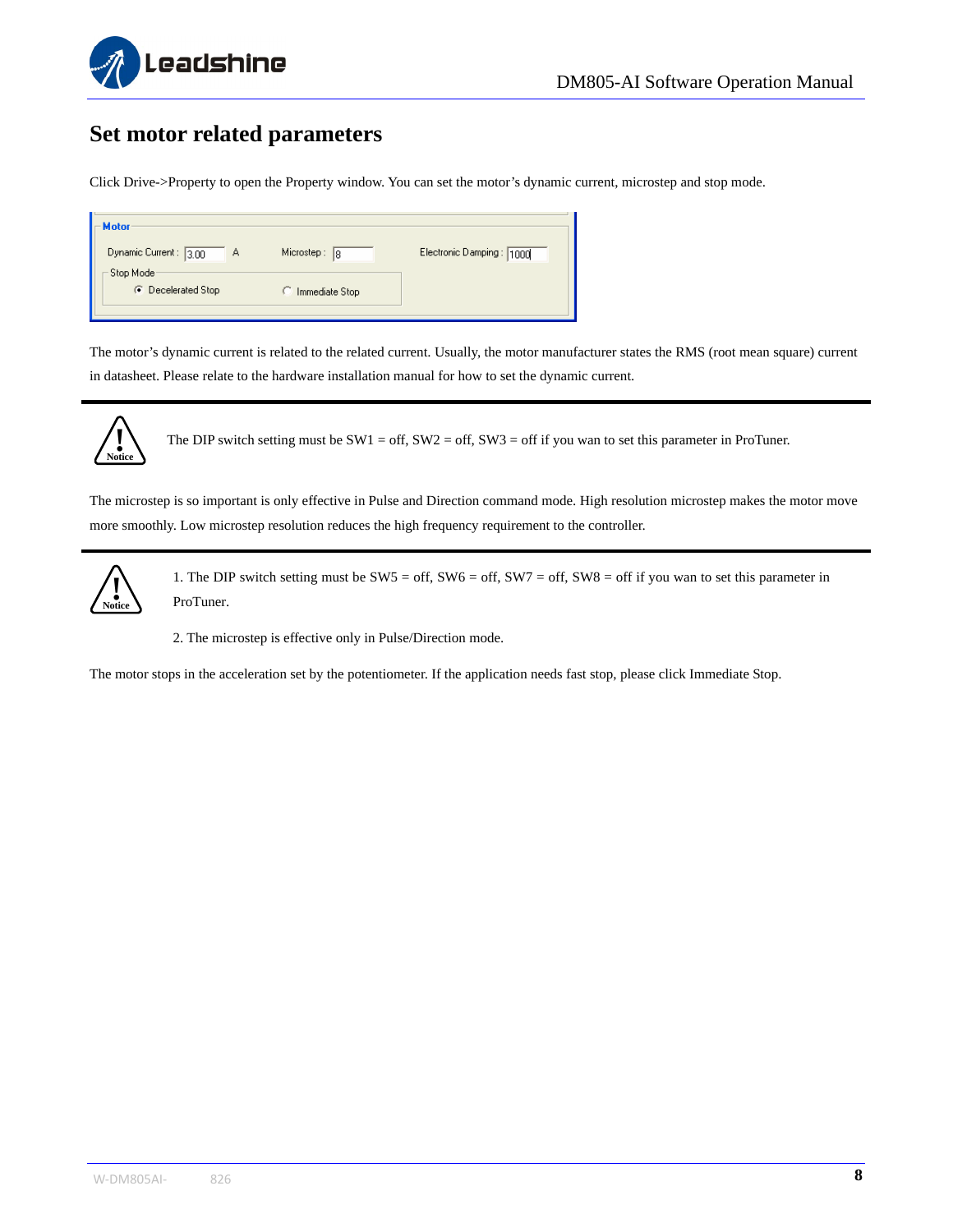

## <span id="page-11-0"></span>**Tune the current loop**

The DM805-AI's current loop need to be tuned before normal operation in order to get optimize responses with different motors. Otherwise the motor will be easily stall or howls when power-up. Below is the tuning process for a NEMA 23 motor with 24VDC supply voltage.

**Step 1**: Set **Test Value** 1 and start the tuning with small **Proportional Gain** and "zero" **Integral Gain**. Here we set **Proportional Gain** 500.

| PT Current Loop Tuning |                            |                         |      |                                                        |
|------------------------|----------------------------|-------------------------|------|--------------------------------------------------------|
|                        |                            |                         |      | <b>Initial Value</b><br><b>Proportional Gain = 500</b> |
|                        |                            |                         |      | Integral Gain $=1$                                     |
| Proportional Gain: 500 | Integral Gain: $\boxed{1}$ | Test Value : $\sqrt{1}$ | Test |                                                        |

**Step 2**: Click the **Test** button and the plot window will show two curves. The red one is target current and the green one is actual current. There is large gap between them in the scope. It indicates that a large **Proportional Gain** needs to be introduced.





**Step 3**: Increase **Proportional Gain** to 1000 and click **Start**. The gap between target value and actual value is smaller but a higher **Proportional Gain** is still needed.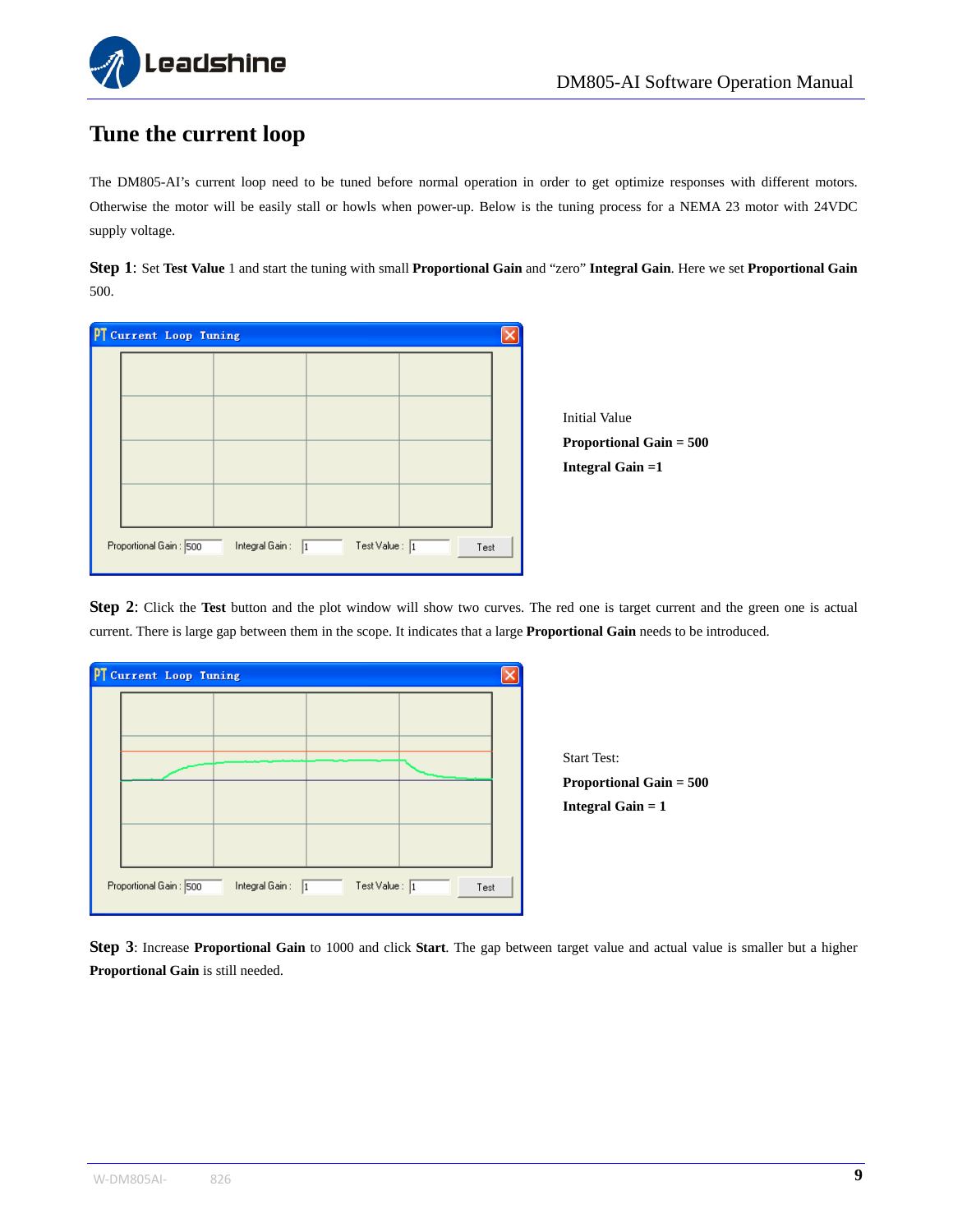

| <sup>p</sup> Current Loop Tuning |                             |                         |      |  |
|----------------------------------|-----------------------------|-------------------------|------|--|
|                                  |                             |                         |      |  |
|                                  |                             |                         |      |  |
|                                  |                             |                         |      |  |
|                                  |                             |                         |      |  |
|                                  |                             |                         |      |  |
|                                  |                             |                         |      |  |
|                                  |                             |                         |      |  |
| Proportional Gain: 1000          | Integral Gain:<br>$\vert$ 1 | Test Value : $\sqrt{1}$ | Test |  |
|                                  |                             |                         |      |  |

↑ Proportional Gain: **Proportional Gain = 1000 Integral Gain = 0**

**Step 3**: Give **Proportional Gain** 2000, 3000, 4000 and click **Test button,** respectively. The green curve is getting more and more close to the red curve. Over-shoot is obvious when we increase **Proportional Gain** to 4000. It indicates that you need to stop increasing Kp and back off. Our purpose is to make the green curve (the actual current) a little higher than the red curve (the target). So we decrease Kp to 3700 until the actual value is exactly over the target value.

|                         |                            |                         |      | ↑                          |
|-------------------------|----------------------------|-------------------------|------|----------------------------|
|                         |                            |                         |      | Proport                    |
|                         |                            |                         |      | Integral                   |
|                         |                            |                         |      |                            |
| Proportional Gain: 2000 | Integral Gain: $\boxed{1}$ | Test Value : $\sqrt{1}$ | Test |                            |
|                         |                            |                         | Ι×   |                            |
|                         |                            |                         |      |                            |
|                         |                            |                         |      |                            |
|                         |                            |                         |      | ↑                          |
| PT Current Loop Tuning  |                            |                         |      |                            |
|                         |                            |                         |      | Proport<br><b>Integral</b> |

ortional Gain: **Proposed Gain =2000**  $Gain = 1$ 

ortional Gain: **Proposed Gain =3000**  $Gain = 1$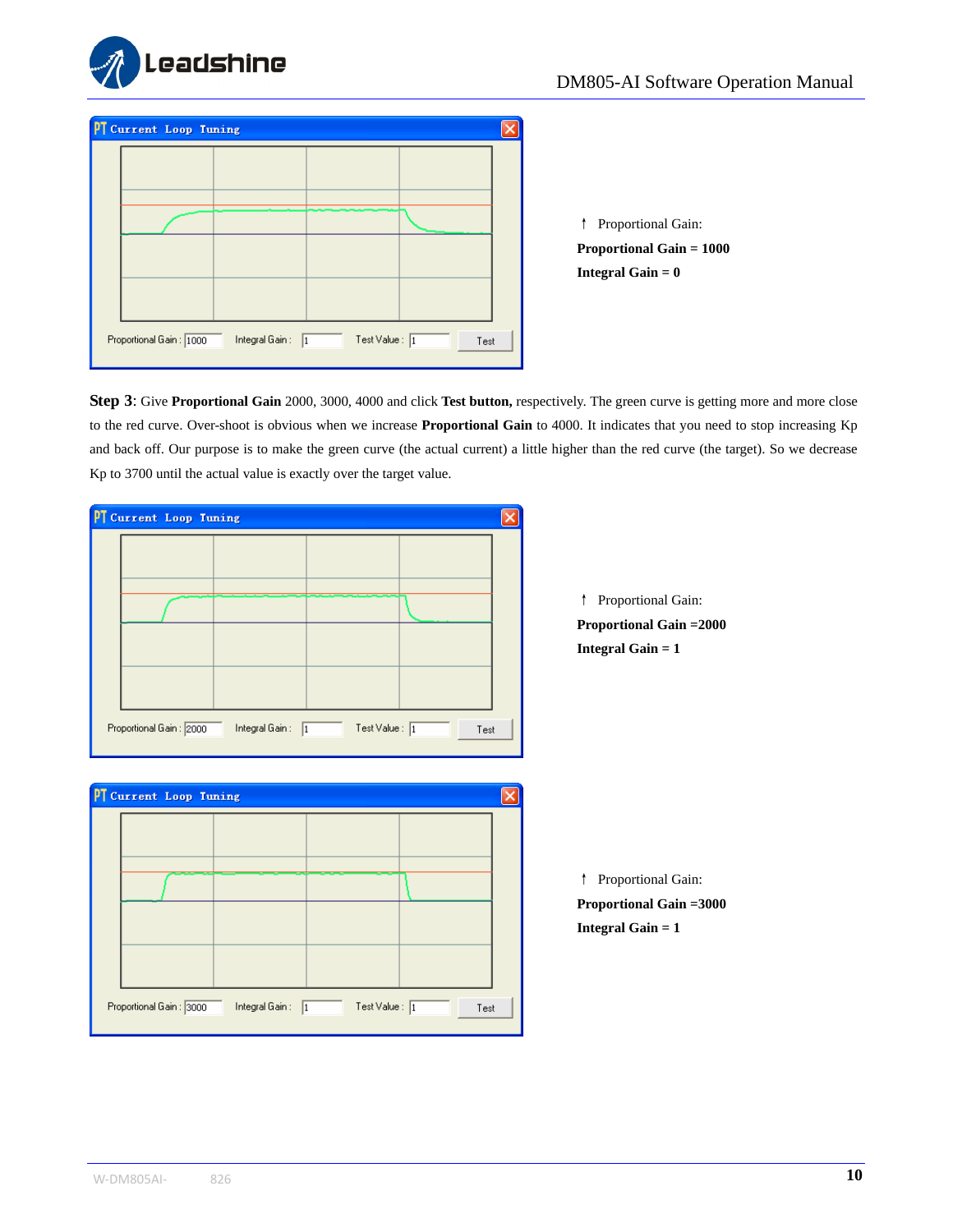



**Step 4:** Now the **Proportional Gain** is relatively good enough. But there is still gap between the green curve and the red curve when we use the mouse to zoom in the green curve. So we need to introduce **Integral Gain** to reduce the "gap" or steady error at the constant part. It follows the same procedure as **Proportional Gain**. High **Integral Gain** causes big vibration, system lag and makes the performance worse. The following figures show how to tune the integral gain.

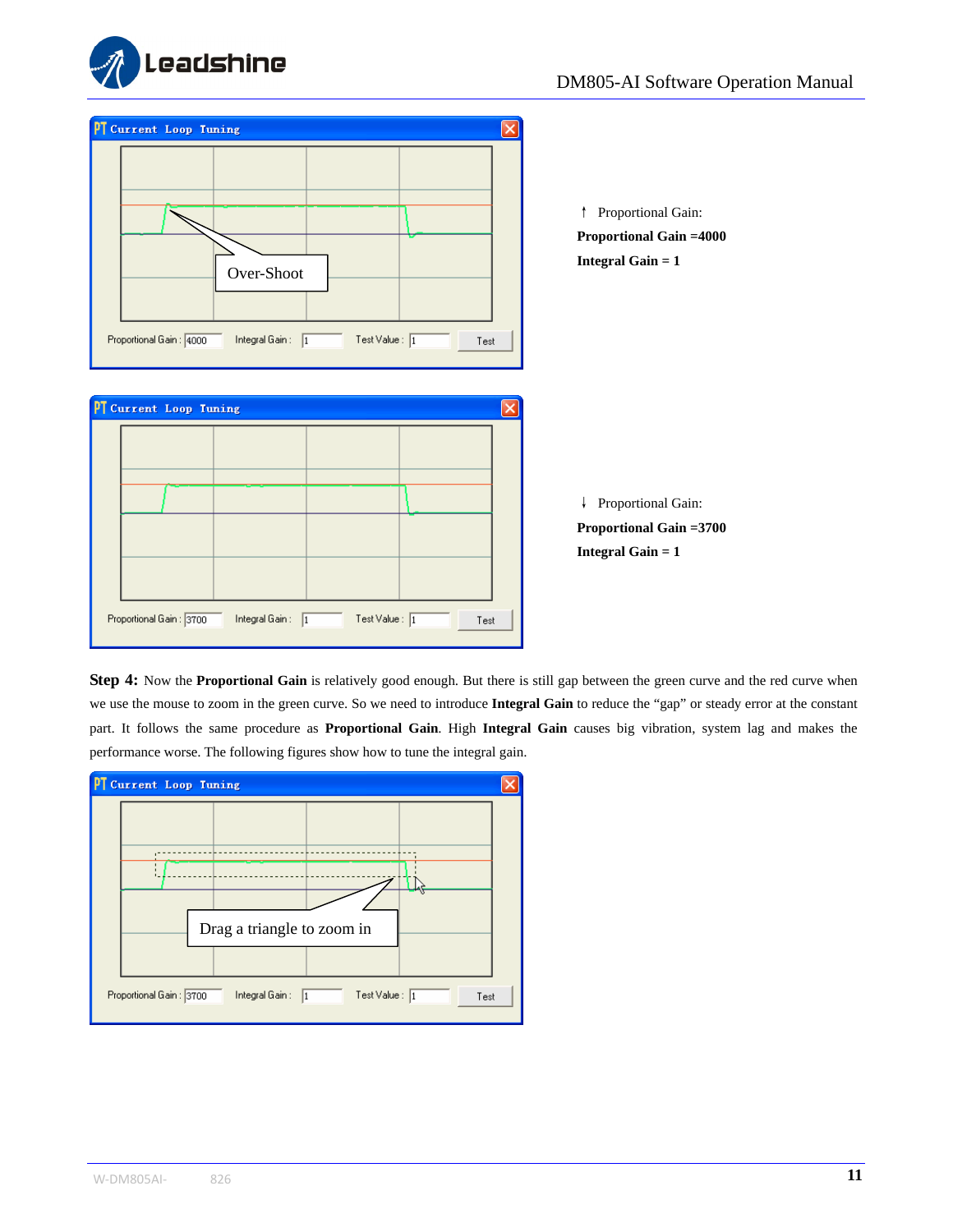



**Step 5:** The current loop tuning is basically finished. You can continue to adjust Kp and Ki for better performance. Now the updated Kp and Ki is just stored in the driver's RAM. They will be lost when we power off the driver. **Don't forget to click Drive->Save To Drive to store the changed value to the drive's EEPROM.**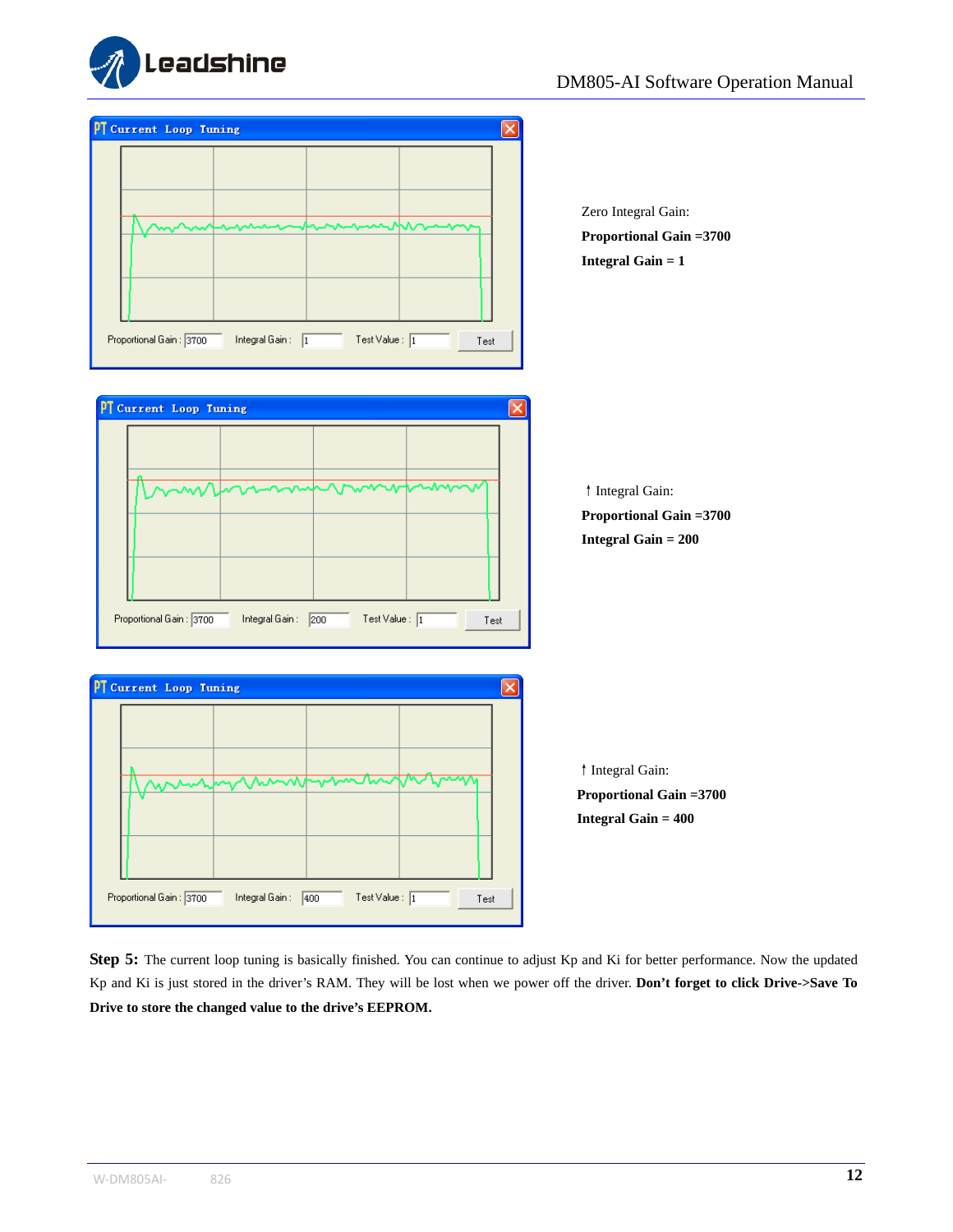

| <b>Current Loop Tuning</b><br>ΡТ                            |                                                     |                                                                                     |  |  |
|-------------------------------------------------------------|-----------------------------------------------------|-------------------------------------------------------------------------------------|--|--|
| ∼<br>Whhnnh<br>Proportional Gain: 3500<br>Integral Gain : - | nhummmmnn<br>Test Value : $\sqrt{1}$<br>300<br>Test | Further Adjustment:<br><b>Proportional Gain =3500</b><br><b>Integral Gain = 300</b> |  |  |
| Connect To Drive                                            |                                                     |                                                                                     |  |  |
| Current Loop Tuning                                         |                                                     |                                                                                     |  |  |
| Property                                                    |                                                     | Save all the changes to the drive's                                                 |  |  |
| Offset                                                      |                                                     | non-violated nonvolatile memory.                                                    |  |  |
| Save To Drive                                               |                                                     |                                                                                     |  |  |
| Restore Factory Setting                                     |                                                     |                                                                                     |  |  |

## <span id="page-15-0"></span>**Anti-resonance Tuning**

Step motors are highly resonant, which results in vibration and ringing. The ringing utilizes a large fraction of the motor's available torque – thereby wasting performance. Furthermore, at mid-range velocities, the resonance can become so severe that the motor looses synchronization and stalls. The DM442 drive provides robust anti-resonance control to stop the vibrations and maintain equilibrium. This feature requires that the drive be configured with respect to the total inertia in the system. If set improperly, the effectiveness of the feature may be diminished.



- 1. For most of the application, it is not needed to tune DM805-AI's anti-resonance parameters. We only recommend the advance user to use this function as it is a boring process.
- 2. In most of the case, only the tuning of the  $1<sup>st</sup>$  and  $2<sup>nd</sup>$  anti-resonance area has obvious effect.

**Step 1:** Connect the drive as follows and configure it in Low/High Speed mode by set SW7 = OFF and SW8 = ON. As the Speed input is connected to Signal GND, the motor speed is determined by the LoSpeed potentiometer and it can be adjusted from 0RPS to 5RPS.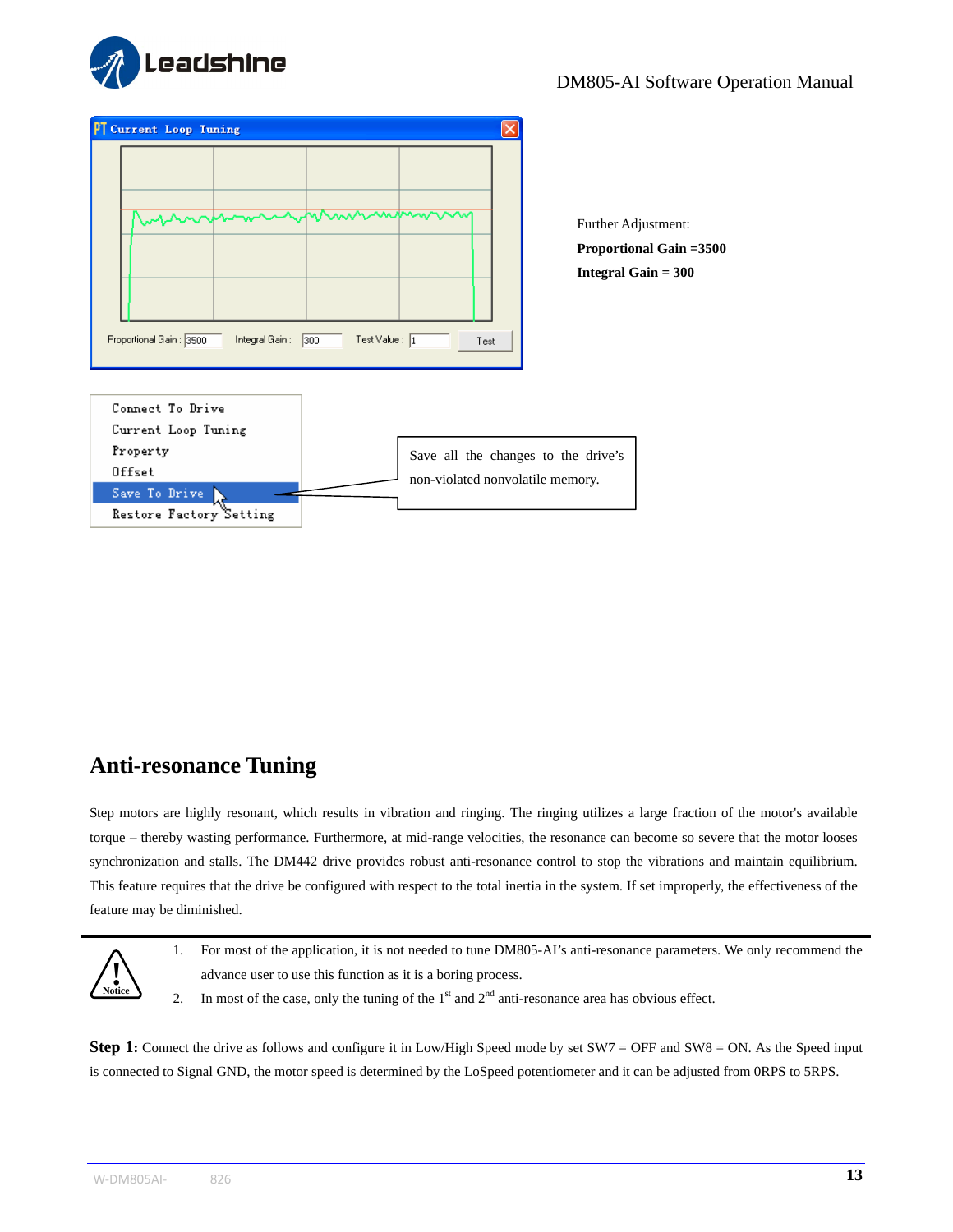





Step 2: Start to move the motor by activating the Run/Stop input. Find a resonance speed by slightly adjusting the LoSpeed parameter CW and CCW.

**Step 3:** Keep the motor running at the resonance speed and verify the motor smoothness. You may find a better smoothing value by slightly moving the slider bars of **Amplitude** and **Phase** back and forth. If the motor speed is 0.6-1.2RPS, you should tune the Amplitude and Phase at the  $1<sup>st</sup>$  resonance area. The  $2<sup>nd</sup>$  resonance area is 1.2-2.4 RPS and the  $3<sup>rd</sup>$  resonance area is 2.4 4.8 RPS.



2. It is very important to make the **Amplitude** and **Phase** adjustments at the resonance speed.

For example, we find a resonance speed at 0.98 RPS. We begin to move the Amp1 slider forth and the motor vibration and noise became lower and lower. Finally we find the move is the smoothest when **Amplitude** is 3300. The motor vibration and noise increase if **Amplitude** exceeds 3300. Then we follow the same procedure to search the best point for **Phase**. See Figure 26. Anti-resonance tuning is done.

**Step 4: C**lick **Drive->Save To Drive** to save all the parameters to DM805-AI.

## <span id="page-16-0"></span>**Adjusting the Electronic Damping**

The factory setting for the electronic damping is 1000. If the motor is easily stalled and generates odd noise at middle speed, you can try other values such as 500, 1500, 2000, 2500.